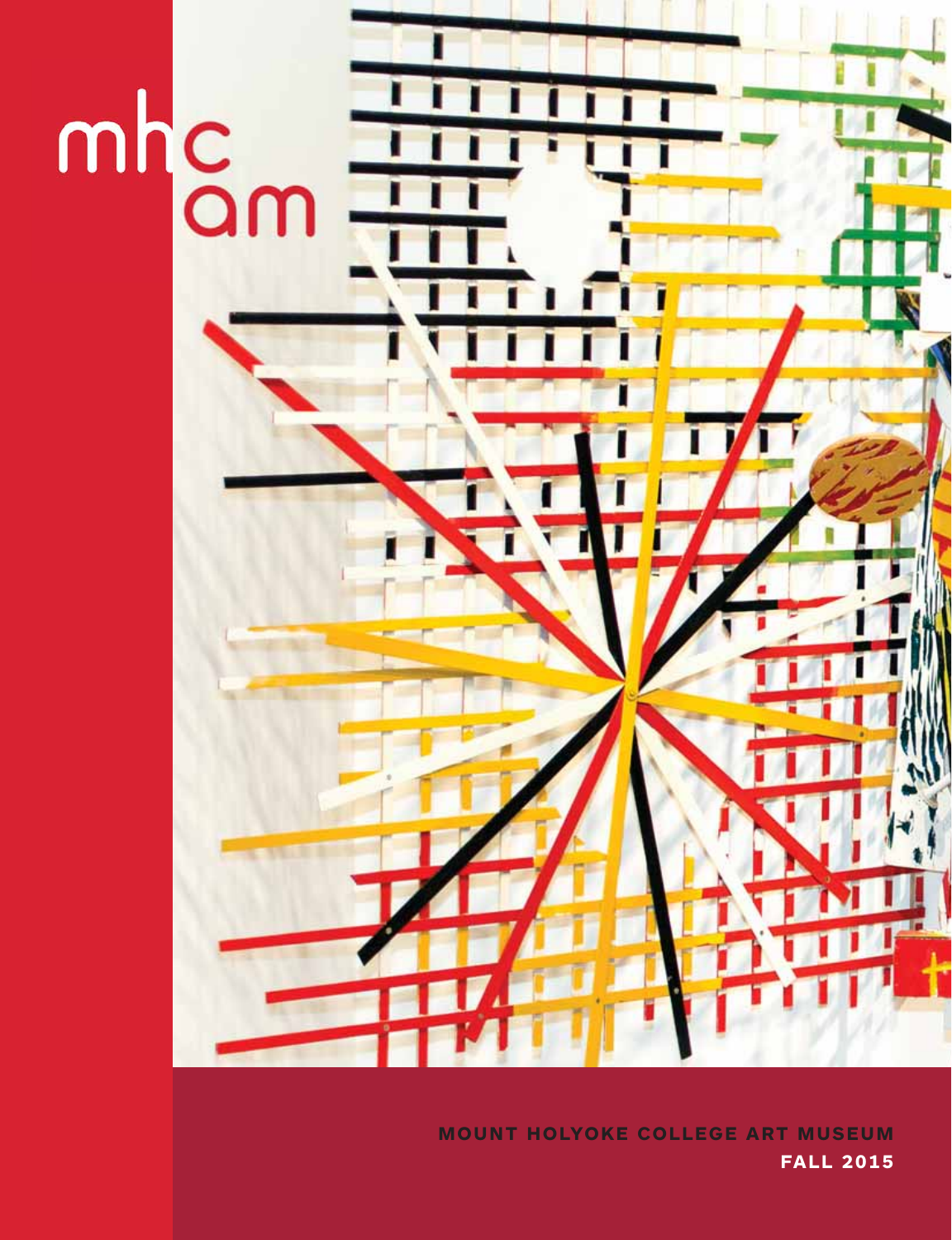## **MOUNT HOLYOKE COLLEGE ART MUSEUM**

**Who are we as an institution?** That is the question the staff set out to answer this year. Though this is an essentially metaphysical question, it has important practical applications. We need to be clear about our priorities when it comes to the allocation of our precious resources—human, financial, spatial, and temporal.

 As the first step, we reconceived our vision. We asked what the Museum means in the world—what difference it can make in the lives of those who engage with it. To arrive at the fiery language of our new vision statement, we imagined it as the utterance of the visionary, the thinker unfettered by practicalities.

 Then we needed to consider how to carry out that vision. For the mission statement we felt that the Museum functions as much more than the caretaker of the 24,000 objects in its collection. While we at the Museum have long embraced its primary role as a teaching museum, we recognized the need to clearly articulate what the Museum does now. It cares for its collections, yes, but it is also deeply involved in reconceiving the display of art and material culture, interpreting objects, and organizing opportunities for a variety of creative collaborations with faculty, students, and the community at large. In other words, the Museum is a catalyst for creative thought through the display

and interpretation of art and material culture in its galleries.

 The new vision and mission statements reflect these goals and offer a clearer picture of how the Museum actually functions—both on campus and in our community.

 The next step was figuring out a way to distinctly signal our visual identity so as to reflect the values embedded in our vision and mission. With this edition of the *MHCAM Newsletter,* we introduce our new logo and typeface. The new logo emphasizes our role as a college museum by using the "c" as the bridge between "Art Museum" and "Mount Holyoke." The font was hand drawn just for this logo. We are excited by the creativity that inspired this new visual identity—and by the creativity that it is sure to inspire.

 We are also debuting a brand new website this fall, which we hope you will take out for a test drive. There you will find many of the most obvious changes to our visual identity. We have redesigned everything about our website, using our mission as a guide. The new site will help us "serve, steward, foster, provide, and generate." It emphasizes the collection as our core and engagement with objects as our chief goal. Over time we will be adding more content to this site. Soon we will boast lectures, related reading and images, and interactive approaches to working with art and material culture.

 Despite our exciting new web presence, the galleries will continue to be the locus of our most concentrated activities. This fall you will find three new contemporary art exhibitions at the Museum. Judy Pfaff has worked with me on making a carefully selected presentation of her work at a key moment in her early career. It has been pure joy to work with such a perceptive, intelligent, and generous person. And I know that my colleague in the philosophy department, Professor Thomas Wartenberg, has felt the same way about working with

**Cover:** 

Judy Pfaff (American, b. 1946) *Wallabout,* 1986 Mixed media assemblage Purchase with funds from Astrid Rehl Baumgardner (Class of 1973) 2014.8a-k Photograph by Laura Shea (detail of p. 4)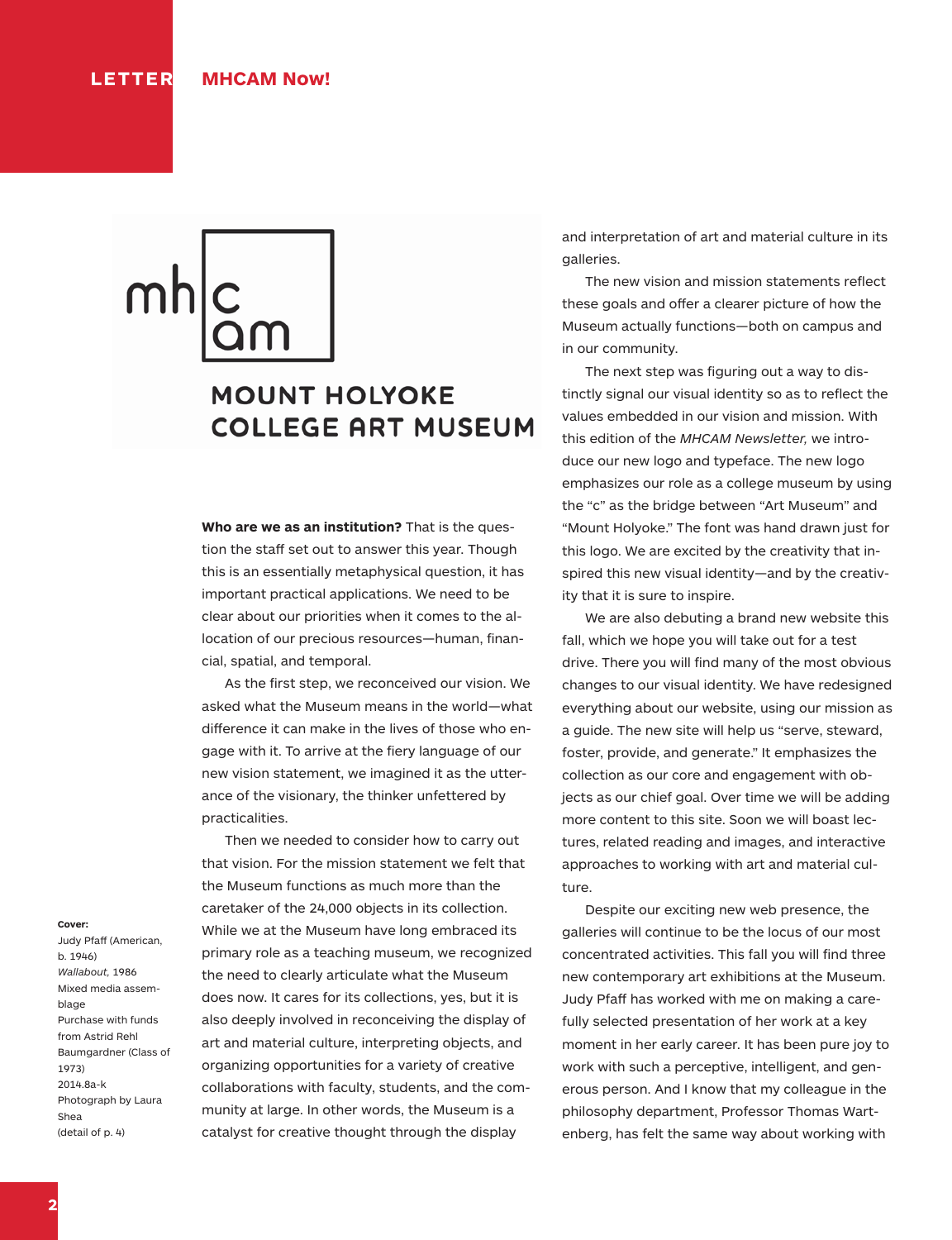Mel Bochner on his research into the artist's challenging illustrations to Ludwig Wittgenstein's *On Certainty.* In the related exhibition, Wartenberg brings new light to these important conceptual works, which are recent additions to the permanent collection.

 Finally, we welcome the newest member of the curatorial team, Hannah Blunt. Hannah joins us from the Colby College Museum of Art where she was the Langlais Curator for Special Projects. For her debut at MHCAM, Hannah has created a sensitive and nuanced exhibition featuring contemporary works from the permanent collection. She centers her show, *Energies and Elegies,* on concepts of transformation, impermanence, and loss. Her exhibition features work in which the difference between presence and absence is far from absolute.

 I look forward to welcoming you to the Museum both physically and virtually this fall. Our schedule



is filled with great lectures, exhibitions, talks, and social moments. And, as always, you're invited!

— John Stomberg, Florence Finch Abbott Director

## **MHCAM Now!**

#### **VISION:**

The Mount Holyoke College Art Museum aims to spark intellectual curiosity and ignite a lasting passion for learning and creativity through direct engagement with its rich collections of art and material culture.

#### **MISSION:**

In support of this vision, MHCAM:

• serves as a nexus for experiential learning across academic disciplines and as a resource for the broader community

• stewards, displays, and interprets an expanding collection of global art and material culture

• fosters innovative object-based teaching

• provides an environment for academic experimentation, creativity, and collaboration

• generates thought-provoking exhibitions, publications, and programs

**ART MUSEUM ADVISORY BOARD ·** Susan (Abert) Noonan '82, Chair · Judith K. Stein, Vice Chair · Norman F. Abbott · Patty Perkins Andringa '66 · Astrid Rehl Baumgardner '73 · Ludmila Schwarzenberg Bidwell '67 · Anna B. Boatwright '07 · Beth A. Chernichowski '73 · Julie Herzig Desnick '73 · Ellen J. (Danaczko) Ellison '80 · Patricia (Altman) Falkenberg '64 · Kristen Kelly Fisher '92 · Linda Friedlaender · Anne (Greer) Garonzik '64 · Beverly (Parks) Greenberg '62 · Julie (Lavin) Loria '86 · Judith W. Mann '72 · Elizabeth M. O'Brien '83 · Elizabeth A. Rogers '67 · Mia A. Schlappi '86 · Odyssia Skouras '54 (Honorary Member) · Susan (Stevens) Sullivan '64 · Gay R. Strickler '73 · Susan E. Strickler '73 · Pamela B. Stuart '70 · Susan (Hedlund) Vicinelli '64 · Jennifer (Josselson) Vorbach '78 · Jie Xia '11 · Michelle T. Yun '96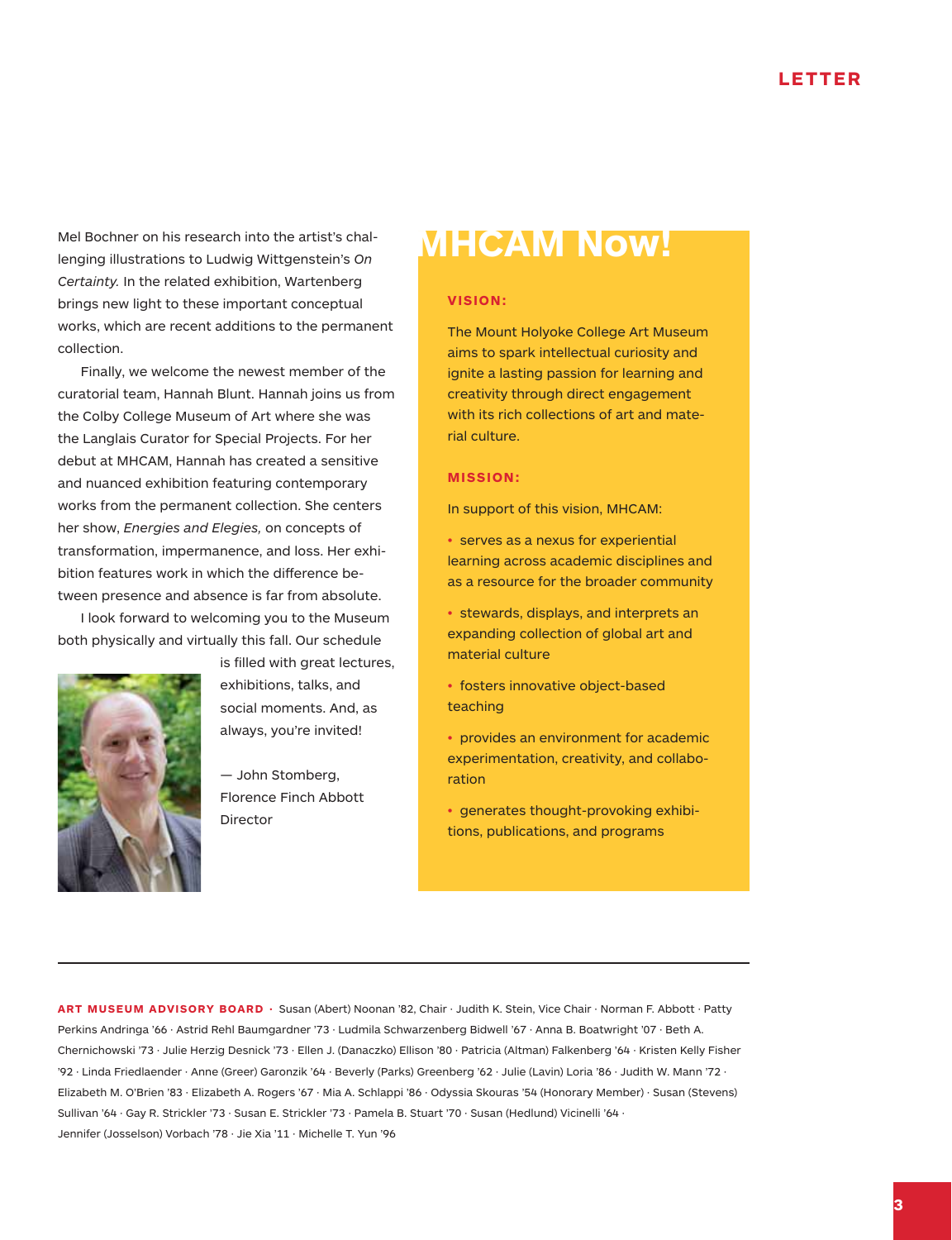#### **ON VIEW** *betwixt: Judy Pfaff 1985/92* **September 3–December 20, 2015**

John Stomberg, Florence Finch Abbott Director

The exhibition *betwixt: Judy Pfaff 1985/92* presents the work of an exciting visual artist during a period of intense experimentation. From the mid-1980s to the early 1990s, Judy Pfaff created largescale, painted, multimedia works that bridge, both conceptually and physically, the surface of the wall and the space of the gallery. Featuring a selection of her signature installations from this period, the exhibition will provide visitors an opportunity to witness Pfaff's restless quest for visual equilibrium within an explosive array of forms and colors, shapes and lines, solids and voids. Also on view are several prints that echo in two dimensions the artist's formal concerns in sculpture.

Judy Pfaff (American, b. 1946) *Wallabout,* 1986 Mixed media assemblage Purchase with funds from Astrid Rehl Baumgardner (Class of 1973) 2014.8a-k Photograph by Laura Shea

 A significant catalyst for this exhibition was the gift of *Wallabout* from Museum Board Member Astrid Rehl Baumgardner (Class of 1973) in 2014, a work that embodies the exuberance of Pfaff's work



at the beginning of the seven-year period examined in the show. Before 1985, Pfaff created reliefs, sculptures in the round, and full-gallery installations. However, from 1985 to 1992 she merged these endeavors into a bold new hybrid. Her cyclonic compositions challenge notions of a static object in the gallery. To engage her work the viewer must move continually to take in all of the visual elements and their shifting correlations. Imagine these sculptures as frozen moments, singular and organized, in an otherwise chaotic continuum. Pfaff wrestles simultaneously with the nature of physics and aesthetics to create these captivating artworks.

 The English language is rife with vernacular phrases like "betwixt and between," "between a rock and a hard spot," "betwixt heaven and the deep blue sea," and "betwixt the devil and the

deep blue sea." All of these suggest Pfaff's work obliquely. In particular, the idea of something existing "betwixt" two infinite spheres, such as heaven and the sea, resonates with art that multiplies the potential of two-dimensional walls with that of three-dimensional space.

The internationally acclaimed Pfaff has been the subject of countless one-person exhibitions, the recipient of major honors including the John D. and Catherine T. MacArthur Foundation Fellowship and the John Simon Guggenheim Foundation Fellowship, and is a member of the American Academy of Arts and Letters and the American Academy of Arts and Sciences. She lives and works in upstate New York and is the Richard B. Fisher Professor in the Arts at Bard College.

*This exhibition is made possible by the Lucy P. Eisenhart Fund.*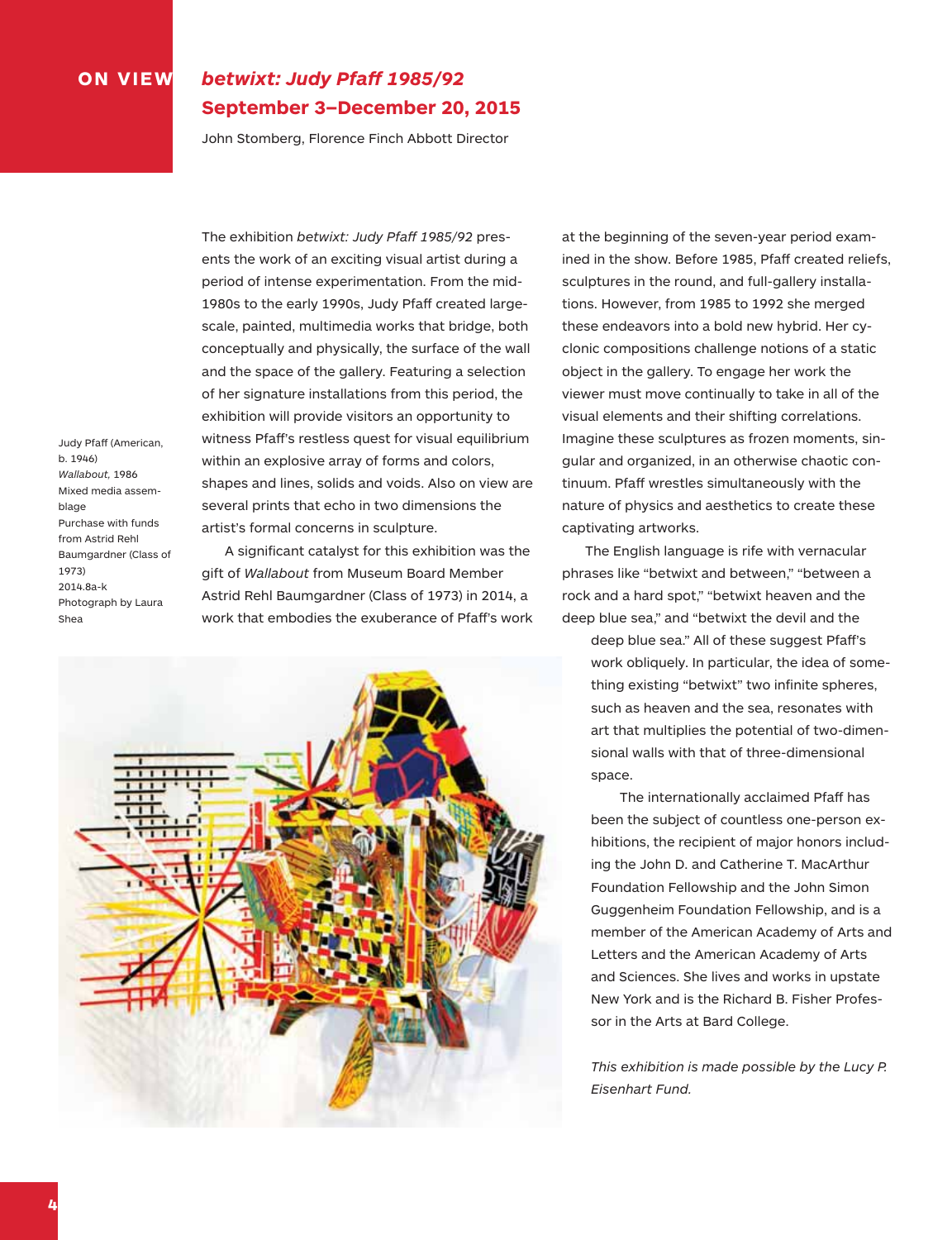#### *Energies and Elegies* **ON VIEW July 14–December 2, 2015**

Hannah W. Blunt, Assistant Curator

Exploring themes of absence and abundance, entropy and energy, this new installation brings together highlights from the Museum's continuously expanding holdings in contemporary art.

 An important law of physics states that nothing comes to be or perishes, but is simply transformed from one state to another. In Kiki Smith's sumptuous depiction of a dead falcon and Jerome Liebling's ethereal photograph of Emily Dickinson's white dress, absence is infused with presence and extinguished life reveals new forms of energy. Rosamond



Purcell's camera captures burned, mildewed, and decayed books, altered from their original state by the ravages of time and the elements. Once valued as repositories of mental energy—of ideas and information—these tomes have become wondrous physical objects. Thematic paradoxes imbue Sally Mann's *Yard Eggs,* an image of the photographer's daughter posed in a farmyard. The child's straw hat brimming with gathered eggs and her youthful reverie suggest new life and nascent possibility, but there is also a ghostly quality to her appearance reminiscent of nineteenth-century spirit photographs. A foreboding gust of wind blows her hair high into the brambles behind her, a thicket that seems to engulf her like a shroud.

 A centerpiece of the exhibition, Julie Mehretu's portfolio of mesmerizing *Landscape Allegories,* shares with Mann's photograph a churning, centrifugal quality. These etchings take familiar imagery from the Romantic landscape-painting tradition—swirling clouds, windswept foliage, and penetrating rays of light—and wrestle it into evocative diagrams of nature's energetic transformations.

*This exhibition is made possible by the Natalie Hofheimer Program Fund.*

Sally Mann (American, b. 1951) *Yard Eggs,* 1991 Silver gelatin print photograph Purchase with funds from Barbara Johnson Parnass (Class of 1948) and David Nalle in memory of Jane Oliver Nalle (Class of 1948) 2000.4 © Sally Mann, Courtesy Gagosian Gallery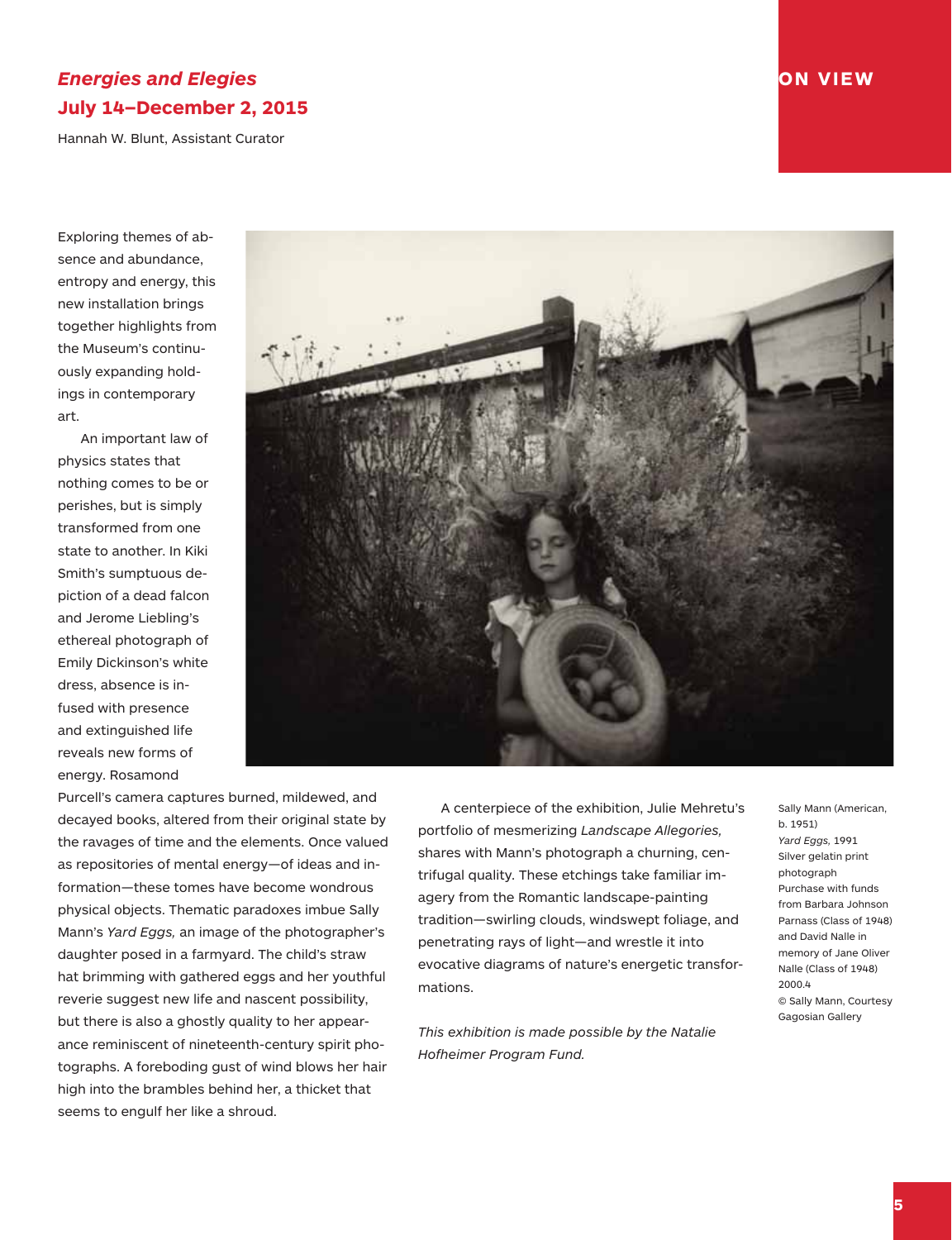## **ON VIEW** *Mel Bochner: Illustrating Philosophy* **Curated by Thomas E. Wartenberg, Professor of Philosophy July 21–December 20, 2015**

Hannah W. Blunt, Assistant Curator

William Blake (British, 1757–1827) *The Pit of Disease: The Falsifiers,* from *Illustrations to Dante's Divine Comedy,* 1826- 27 plate; 20th-century print Engraving Gift of Marjorie Benedict Cohn (Class of 1960) 1966.16.D.RII Photograph by Laura Shea

Mel Bochner (American, b. 1940) *Seven Branch,* from the portfolio *Counting Alternatives: The Wittgenstein Illustrations,* 1991; based on drawings from 1971 Planographic print on T.H. Saunders English mould-made paper Purchase with the Nancy Eisner Zankel (Class of 1956) Art Acquisition Fund 2015.3.1.7 Reproduced with permission from the artist Photograph by Laura Shea

How can a work of art illustrate a philosophical idea? This question has intrigued Professor Thomas Wartenberg ever since working on an article about comics in 2011, when he became interested in the field of illustration. As a scholar of philosophy, Wartenberg began looking for examples of illustrated philosophical texts, but his quest turned up few images that deal directly with the conceptual arguments they accompany. In examples like the 1651 frontispiece by Abraham Bosse for Thomas Hobbes's *Leviathan,* or representations of Plato's "allegory of the cave," or the myriad illustrations to Dante's poetic texts by the likes of





Sandro Botticelli, Gustave Doré, and William Blake, artists chose to depict the "storytelling" elements already present in philosophers' writings. Wartenberg challenges the effectiveness of these types of pictorial images to illustrate abstract philosophical ideas.

Two years later, while preparing to teach a course with the book illustrator Barry Moser (see "Teaching with Art" on p. 8), Wartenberg found a reference to a 1991 edition of Ludwig Wittgenstein's *On Certainty,* published by Arion Press, with 12 illustrations and end papers by the conceptual artist Mel Bochner. Unlike Blake's engraving for Dante's *Divine Comedy,* an example of pictorial illustration in the MHCAM collection (above), Bochner's prints have no obvious visual anchors in the Wittgenstein text. Instead, they serve as analogical illustrations to Wittgenstein's ideas. Originally published in 1969, *On Certainty* is an exploration of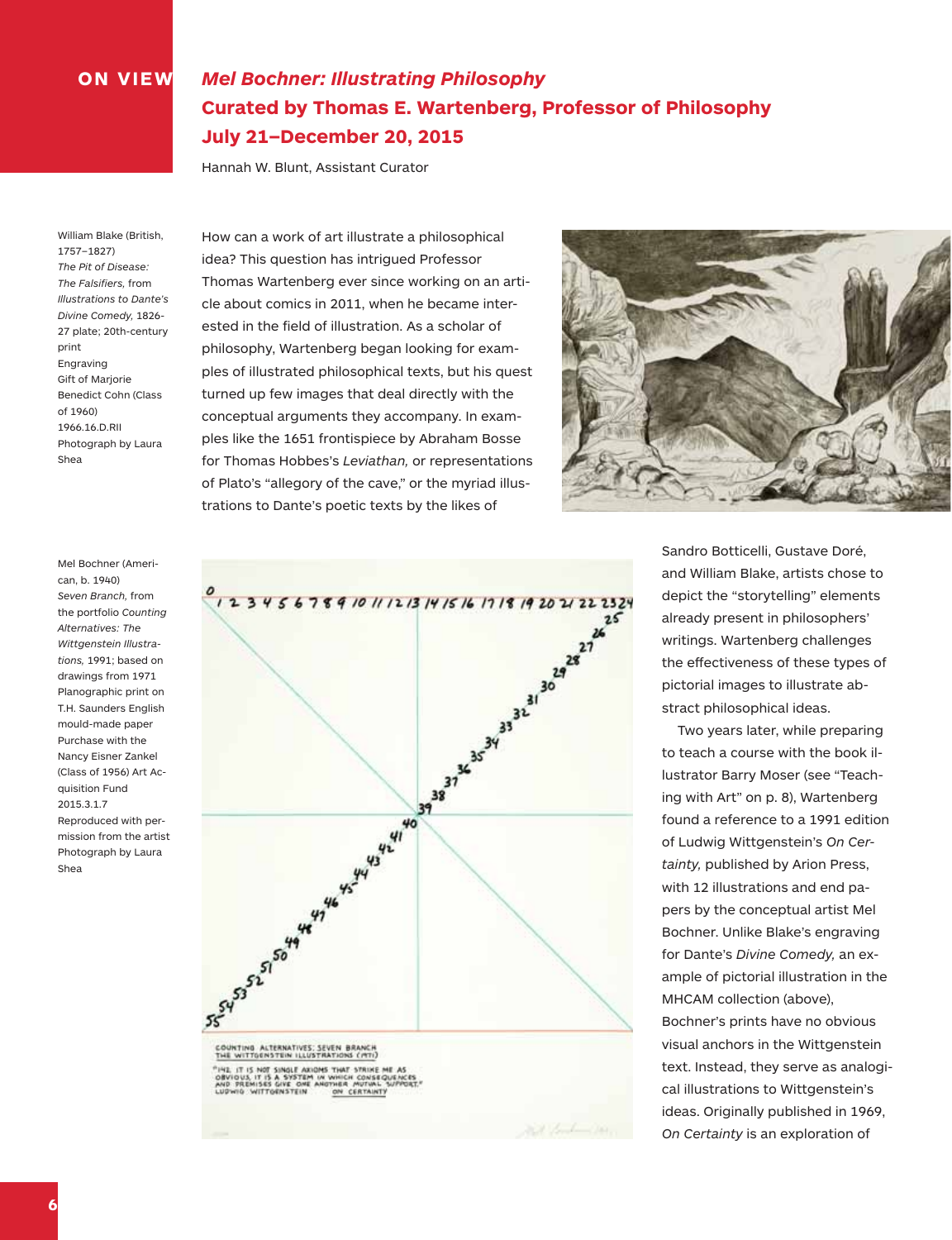the relationship between knowledge and doubt, compiled posthumously from the philosopher's notebooks. Wittgenstein argues that we can only question something we know if we hold a range of other beliefs immune from doubt. The relationship between Bochner's *Wittgenstein Illustrations* which comprise repeated series of numerals hand-drawn in black over a square matrix—and Wittgenstein's text is at first exceedingly difficult to discern. Nonetheless, Wartenberg took a closer look. With an almost obsessive fascination, he examined the rules and procedures that Bochner used to create his drawings, discovering convincing parallels between the artist's process and Wittgenstein's philosophy. As part of his research, Wartenberg contacted Bochner's gallery in Boston (Barbara Krakow Gallery) seeking background information about the Wittgenstein project. A response to his inquiry came directly from Bochner. A camaraderie between artist and professor emerged, with ensuing studio visits and discus-

 The result of Wartenberg's investigations, a special exhibition titled *Mel Bochner: Illustrating Philosophy* is now on view at the Museum; it presents the suite of prints that accompanies the 1991 edition of *On Certainty,* as well as two examples from Bochner's "Range" drawings, a series of works from the 1970s that also relate to Wittgenstein's philosophy. In addition to curating the exhibition, Wartenberg will publish an article on elements of Bochner's work for *On Certainty* in a

sions about art and philosophy.



forthcoming issue of *Word & Image,* a prestigious academic journal. The exhibition catalogue for *Mel Bochner: Illustrating Philosophy* will include a comprehensive essay by Wartenberg that expands on this work.

*This exhibition is made possible by the Susan Davenport Page and Margaret Page Fales Art Fund and the Joyce Marcus Art Exhibition Fund.*

Mel Bochner (American, b. 1940) *Asterisk Branch,* from the portfolio *Counting Alternatives: The Wittgenstein Illustrations,* 1991; based on drawings from 1971 Planographic print on T.H. Saunders English mould-made paper Purchase with the Nancy Eisner Zankel (Class of 1956) Art Acquisition Fund 2015.3.1.10 Reproduced with permission from the artist Photograph by Laura Shea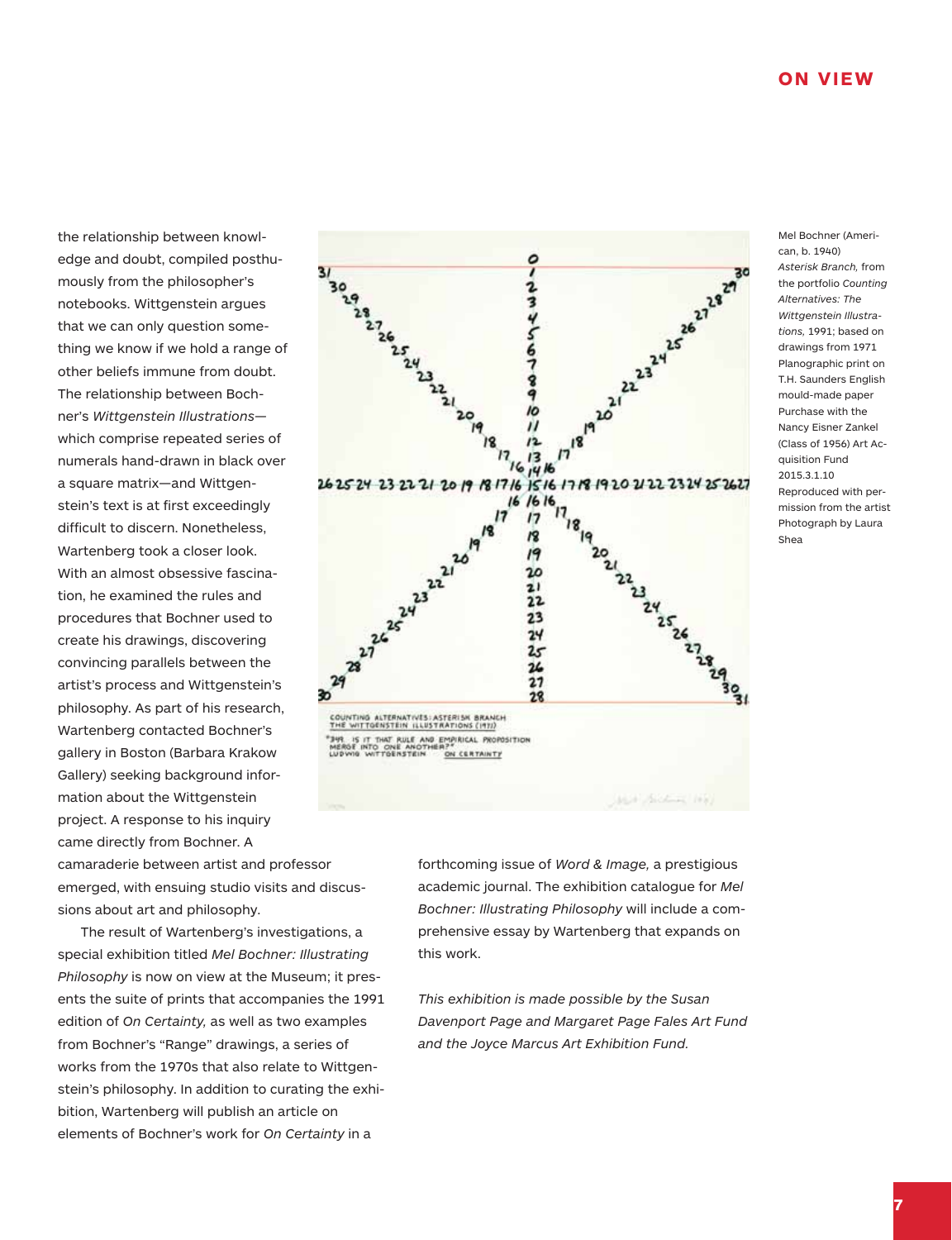#### **TEACHING WITH ART**

#### **The Philosophy of Illustration: From Theory to Practice**

Ellen Alvord, Head of Education and Weatherbie Curator of Academic Programs

Often the most innovative and interesting courses taught at Mount Holyoke are generated when a faculty member decides to pursue a new branch of scholarship, using the classroom as a laboratory for incubating new ideas in partnership with students. This is the case for Professor Thomas Wartenberg's "Philosophy of Illustration" seminar, which he has now offered twice, both times in collaboration with the Museum and practicing artists.

 A few years ago, Professor Wartenberg began exploring the idea of what it means to illustrate a text. As he delved deeper, he found that the topic was largely absent from discussions on philosophical aesthetics, which only served to increase his curiosity. Examining the nature of illustrations was a job well suited for Professor Wartenberg, given his grounding in the field of aesthetics and his unique qualifications as the founder of "Teaching Children Philosophy," an internationally acclaimed program utilizing illustrated children's books.

 Shortly thereafter, Wartenberg met the celebrated artist and illustrator Barry Moser at a gallery in nearby Northampton, Massachusetts. As someone who had spent much of his life's work illustrating major volumes in the Western canon, such as *Moby Dick* and the Bible, Moser was a perfect partner to help Wartenberg explore this topic. The two began a lively conversation that soon evolved into the idea of co-teaching a course designed to examine the meaning of illustration both its possibilities and limitations. This course would combine the close study of influential book illustrations with in-depth readings of related philosophical and literary texts and, most innovatively, have students actually practice this visual art form.

 First taught in the spring of 2013, and then again in the spring of 2015, the "Philosophy of Illustration" seminar was designed to investigate the nature of illustration from a theoretical and practical perspective. Collaborating with the Museum seemed like a natural fit not only because students could have access to a collection of related works by important artists, but also because the Museum's educational mission supports creative pedagogical practice as well as experiential object-based learning. As Professor Wartenberg writes in his course description, "Our approach will be eclectic, hoping to educate our eyes, minds, and bodies about this important use of images. We will attempt to understand the nature of illustration as an art form as we also create illustrations that exemplify our growing understanding of their nature and aesthetics."

 Students in the seminar spent five sessions at the Museum looking at works of art ranging from medieval European and Persian illuminated manuscript pages to seminal print illustrations, including works by William Blake, Honoré Daumier, Benton Spruance, John Wilson, and Norman Rockwell. Throughout the semester, they examined questions such as "Is there a correct way to understand the relationship between the text and the images in an illustrated book?" and "What role do images play in the construction of a narrative?" The rich variety of required texts for the course included Dante's *Inferno,* Lewis Carroll's *Alice's Adventures In Wonderland,* Maurice Sendak's *Where the Wild Things Are,* F. Scott Fitzgerald's *The Great Gatsby,* and Ludwig Wittgenstein's *On Certainty.*

 Students responded enthusiastically to both the course material and design. Lauren Brooks '15 (Psychology major, Philosophy minor) signed up for this class in the second semester of her senior year knowing it would be a challenge, but she relished the idea of trying something new and a bit "artsy." At first she wasn't sure how the studio components were going to add to her appreciation of the course material, but she soon found that the act of drawing put her "in the mindset" for understanding the role of the artist. Theoretically it makes sense that illustrations are context depend-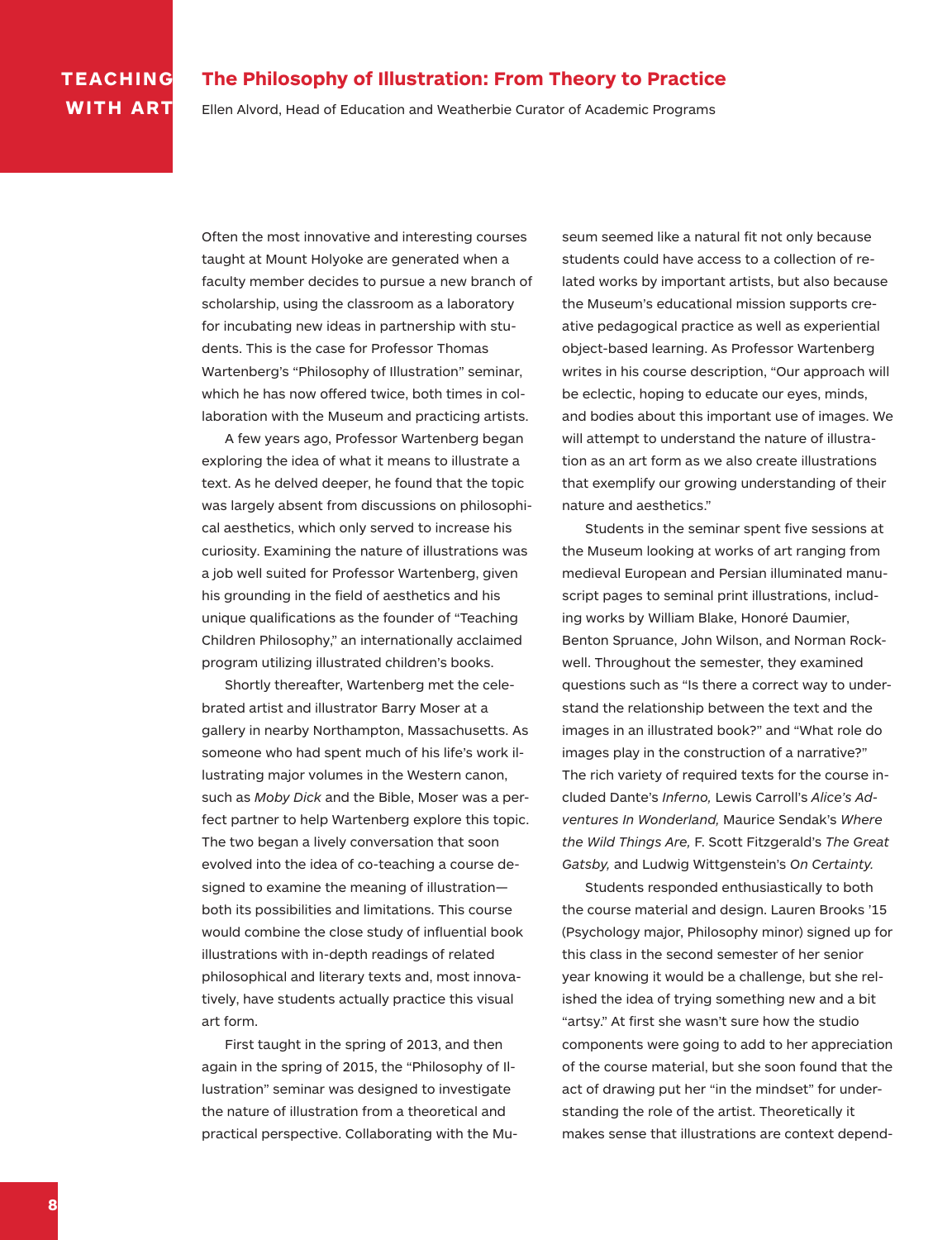#### **TEACHING WITH ART**

ent, but Brooks realized that both the artist and the viewer needed to think through the specific function of each image in relation to the text and consider how the illustrations enhanced the written work overall. The hybrid nature of the class with its studio component allowed Brooks, as a viewer, "to step into the artist's shoes and immerse herself in the philosophical concepts from the artist's perspective."

 In the final segment of the class, students took on the challenge of studying the more conceptual and less pictorial illustrations of a philosophical text—specifically, a portfolio of prints by Mel Bochner related to Wittgenstein's *On Certainty* (acquired by the Museum in tandem with this seminar). Since Wartenberg was already researching and writing about this series, he was eager to gather student feedback, and he organized a three-hour Museum session focused on Bochner's lithographs. Students studied single illustra-





Lauren Brooks '15 studies Mel Bochner's *Double Square Branch* as part of an assignment for her "Philosophy of Illustration" seminar.

Professor Tom Wartenberg exchanges ideas with students about the connections between philosophy and art in his spring seminar course.

tions in pairs before piecing together individual interpretations into a larger discussion focused on the full suite of prints. They contributed a range of insights that are now reflected in the current exhibition of these same works (see "On View" for more on the Mel Bochner exhibition, p. 6).

 The "Philosophy of Illustration" seminar represents an exciting Teaching with Art model, integrating faculty research interests with an innovative curricular format. It culminated in the acquisition of an important print portfolio for the Museum as well as a cross-disciplinary exhibition opening up this new scholarship to both the campus community and the wider public.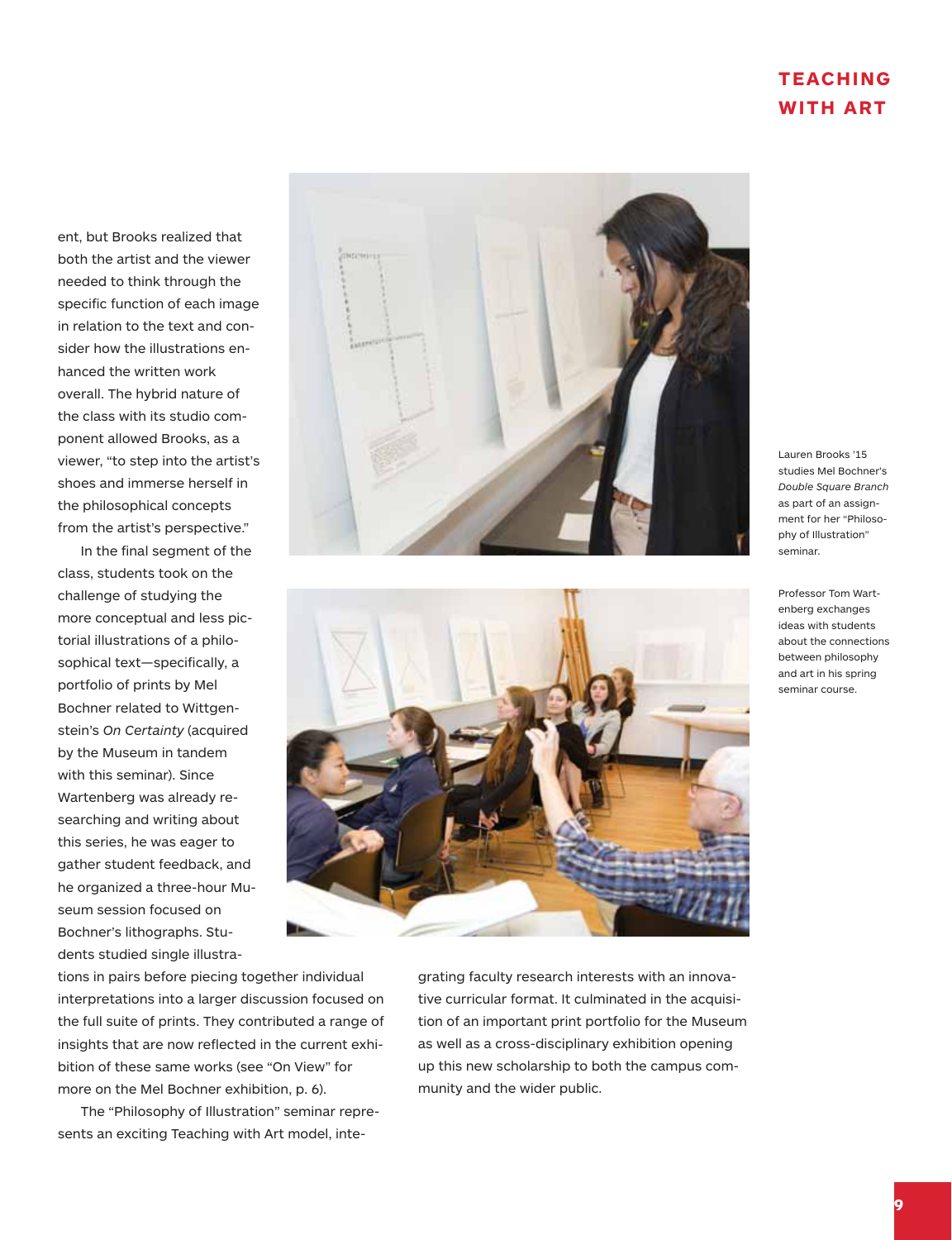#### **SKINNER Collection and Classroom**

Aaron F. Miller, Assistant Curator of Visual and Material Culture, NAGPRA Coordinator

After a long figurative drought, the Skinner Museum is blooming once again. The Art Museum's initiative to meaningfully expand the Teaching with Art program into the realm of material and visual culture has yielded substantial fruit. Spring 2015 brought multiple courses with dozens of class visits to the Skinner Museum and the Art Museum. This article highlights three of these courses and the diverse ways artifacts were employed in object-based inquiry during visits to both Museums.

 When speaking of the value of the Skinner Museum, we often reference the dualistic pedagogical nature of the collection. When you enter the Museum for the first time you are bombarded by thousands of objects, lovingly placed by Skinner in every square inch of the repurposed church that houses the collection. These artifacts become the amalgamation of one man's collecting interests. The collection as a whole reveals insights into the man, his place in the world, and the time in which he lived. The Skinner Museum itself becomes an artifact of the history of museums and the history

of collecting. Criteria such as what is included or not included, and how these items are arranged, invite the visitor to experience the wonder of the space and challenge modern viewers to deconstruct their preconceived notions of what a museum can or should be.

 Once the Skinner Museum as an artifact in its own right has been considered, we can turn to the 7,000 items that are housed there. Every object in the collection has a story to tell—in many cases more than one. As objects transitioned from their original contexts as functional items to exhibited "collectibles," their purposes changed to encompass a blend of education, memorialization, preservation, and admiration. The Skinner Museum contains both one-of-a-kind objects, and items that—on the surface—might appear very ordinary. However, in their individual histories their true worth lies. More and more of these histories are being revealed by curators, students, and faculty every semester.

Students from Professor DeLucia's material culture course discuss an 1836 silhouette by Augustin Amant Constant Fidèle Edouart and Rebecca Reed's 1794 sampler.

In 1946, when Joseph Skinner passed away, he

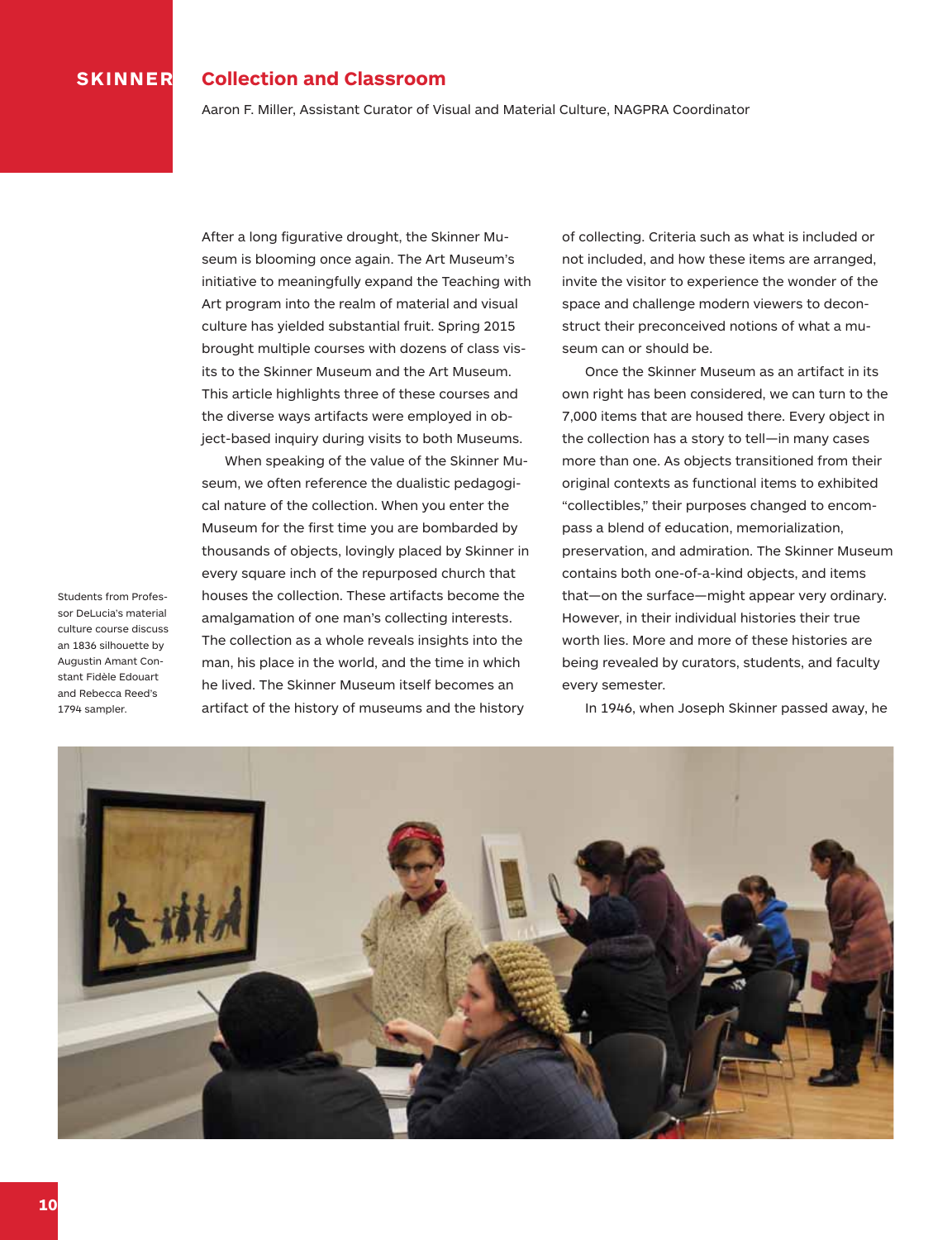#### **SKINNER**



gave his Museum to Mount Holyoke College. The building that now stands on Woodbridge Street was a deeply personal space for Skinner, filled with thoughtfully placed objects—the result of a lifetime of collecting. The Museum contains treasures from across the world as well as relics representing places and events from Skinner's own family narrative. Skinner wanted to share his remarkable collection with the region's residents, visitors from afar, and the students of Mount Holyoke. Under the stewardship of the Art Museum, Skinner's vision is still being realized more than 80 years after he first opened its doors to the public.

 In Associate Professor of Italian Ombretta Frau's innovative Italian literature course, "Bric-a-Brac, Needlework, Pen and Paper: Gendering Material Culture in Italy," her students coupled visits to the Skinner Museum with 19th- and 20th-century Italian texts focusing on the lives of women. Undergraduates examined objects through the lens of their readings, which culminated in Italianlanguage blog posts on topics including timekeeping devices, lighting, writing implements and typewriters, and even bicycles. One student examined a sampler made by a young woman named

Rebecca Reed in 1794, placing it within the context of *l'ago* (the needle) in Italian literature.

 The Reed sampler was also used by another class that frequented the two Museums nearly every week, Assistant Professor of History Christine DeLucia's course "The Afterlives of Objects: Revisiting Early American and Indigenous Histories through Material Culture." For this course, a student examined the sampler as a final project, looking at the historical context in which it was created. For each class visit, new objects relevant to the weekly readings and discussion were made available for investigation. One week the focus was on objects created by Native Americans for the tourist market; the burnished earthenware vessel attributed to the Tewa artist Sara Fina Tafoya became an entry point for an engaging conversation about authenticity and cultural appropriation.

 The Tafoya jar was used the same day for a visit by Lynn Morgan, Mary E. Woolley Professor of Anthropology's "Development of Anthropological Thought" course. Morgan's students spent the semester focusing on the origins of Mount Holyoke's Anthropology Department in the 1930s and 1940s. The jar and other Museum objects were used to prompt class conversations about how these items were seen by anthropologists in the past, and in some cases to contemplate how the very same objects were used in Mount Holyoke courses in the first half of the 20th century.

 The material culture at the Skinner Museum and the Art Museum is expanding its relevance on campus, revealing new insights into the collections, and connecting new departments with the Museum's Teaching with Art initiative. As more classes use these materials in innovative ways, the pedagogic flowers of the collection will continue to blossom.

Attributed to Sara Fina Tafoya (Tewa; Santa Clara Pueblo, ca. 1863–1949) *Double shoulder jar,* ca. 1900–1940 Burnished earthenware with slip Joseph Allen Skinner Museum, Mount Holyoke College SK K.110 Petegorsky / Gipe photo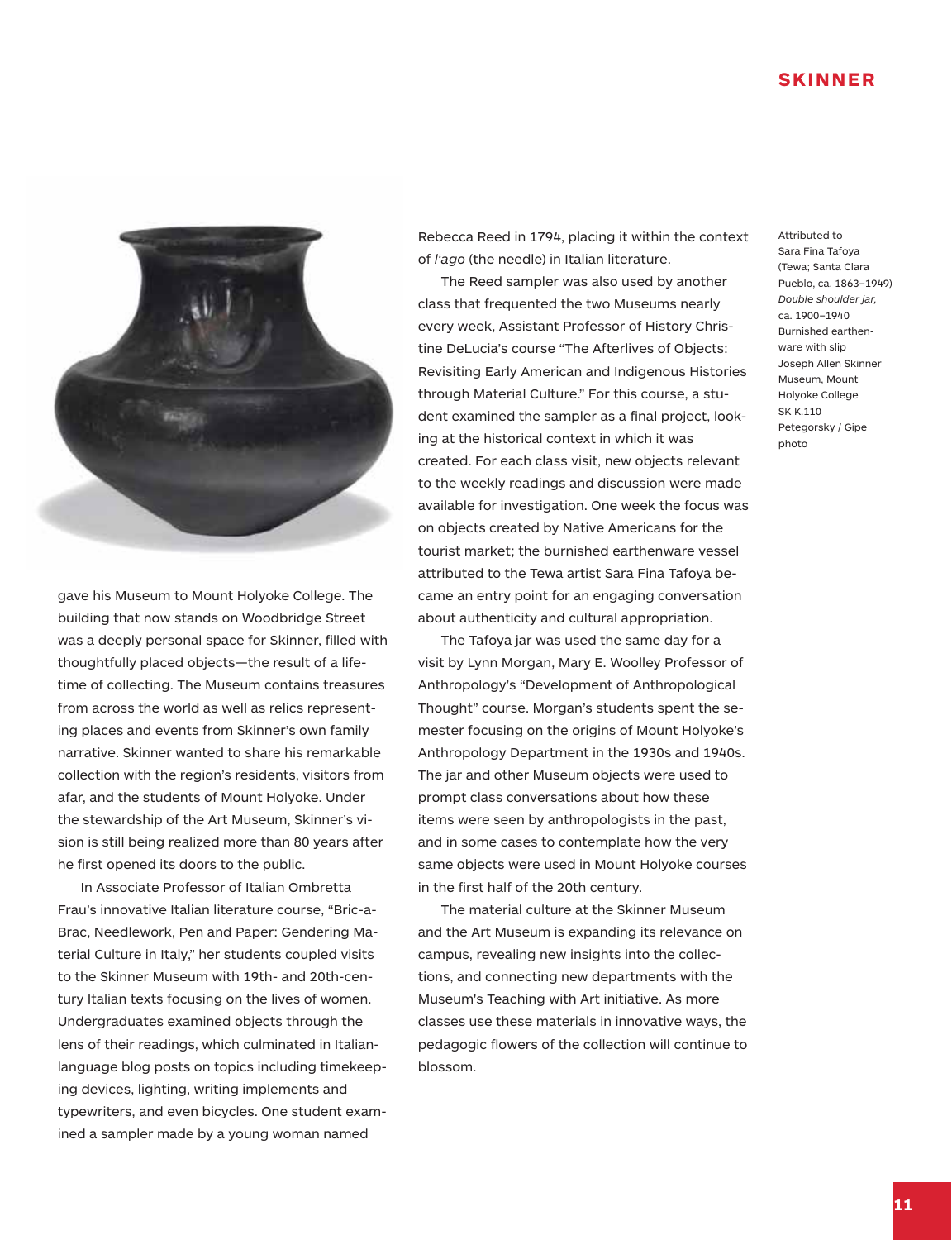## **CURATOR'S DESK**

#### **At Home in Renaissance Italy**

Wendy Watson, Consulting Curator

One of the Museum's most recent acquisitions is also one of its smallest. Diminutive though it is, this elegant casket opens a window into the past, taking us into the domestic world of 16th-century Italy and offering a glimpse into the private lives of Renaissance women. At the same time, the coffer hints at social practices and marriage customs of the time, developments in decoration and furnishings of private interiors, and even economic trends of the Renaissance, when interest in classical literature, art, and cultural achievements underwent an unparalleled revival.

 This little box was once the cherished personal possession of a young woman who used it to hold her trinkets and treasures, toilet articles, cosmetics, perfumes, less valuable jewelry, and perhaps small collectible items like ancient coins. The familiar mythological narratives on this gilded casket would have served as lightly coded messages to a bride about fidelity, honor, chastity, and other wifely virtues. Pastiglia boxes came into fashion in the first third of the 16th century as part of a woman's trousseau, tucked inside a larger chest or *cassone* as it was carried from her old home to her new one, often in a public

change in the marketplace as newly affluent consumers pursued luxury goods to adorn their homes. Artists and craftsmen responded to this demand by creating more goods and greater varieties of them—furniture, textiles, ceramics, metalwares, and all types of elegant household accoutrements—along with paintings and sculpture. At the same time, these ever-more magnificent possessions resurrected the styles, motifs, and narratives of antiquity, whose rebirth was at the heart of the Italian Renaissance.

 Pastiglia boxes are perfect exemplars of this classical revival; even in their miniature scale they look back to monumental Roman sarcophagi, marble relief sculpture, and triumphal arches for their sources. The makers of these boxes, ceramics, and other such works of decorative art drew upon varied media for inspiration—including prints, book illustrations, and metalwork conceived in the spirit of antiquity which they, in turn, adapted to suit their own purposes. The portability of such works, along with the peripatetic nature of the

Italian *Pastiglia casket,*  ca. 1530 Gilt wood mounted with pastiglia, lined with silk Purchase with funds from Gaetano and Susan Vicinelli (Class of 1964) and the Art Acquisition Fund 2015.1 Photograph by Laura Shea

tration on p. 13). Cassoni—usually made in pairs were installed in the newlyweds' bedroom to provide both storage and seating for private social events that took place in these multi-use spaces.

procession (see illus-

 Decorative items like pastiglia caskets, bronze inkwells, and polychrome ceramics signaled a momentous

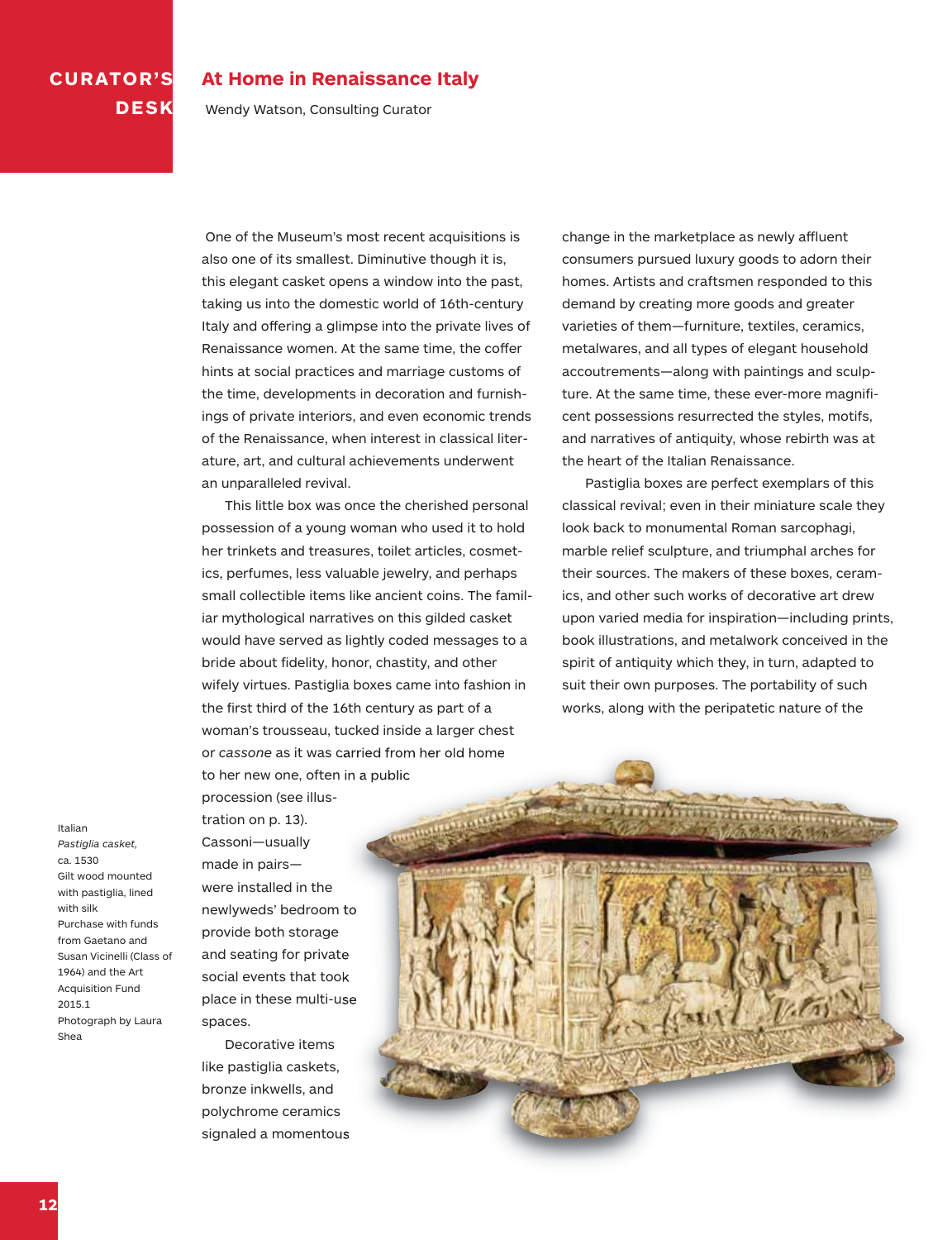#### **CURATOR'S DESK**

artisans themselves, ensured the spread of stylistic influences and borrowings.

Fewer than 150 of these caskets survive, most probably originating in Venice, although Ferrara has also been mentioned as a possible source. Their sumptuous appearance belies their actual substance: what seems to be a



Detail from *The Marriage of Lionora de' Bardi and Ippolito Buondelmonti,* mid-15th c., front panel of a chest (tempera on wood), Giovanni di Ser Giovanni, (Lo Scheggia) (15th c.) / Alberto Bruschi di Grassina Collection, Florence, Italy / Bridgeman Images

gold box embellished with intricate ivory panels is composed of far humbler materials—alder wood, layers of gesso, thinly applied gold leaf, and lead paste appliqués. For a Renaissance consumer, however, the excellence or *virtú* of an object like this lay in its beauty and the virtuosity of its workmanship rather than the intrinsic value of its components.

 The figures, landscape elements, and decorative motifs were made in highly detailed metal molds, which were filled with a paste of white lead. Removed from their matrices, the elements could be assembled in various configurations according to the narrative, much like Wedgwood ceramics. Figures, horses, trees, and architectural elements could therefore be reproduced and efficiently recombined to tell different stories, saving both time and labor.

 The Mount Holyoke casket displays scenes found in Ovid's *Metamorphoses:* Orpheus calming the wild beasts with his lyre following the loss of his beloved Eurydice; the judgment of Paris, whose choice of Aphrodite as the fairest goddess of Olympia results in the abduction of Helen and the Trojan War; and Narcissus who, callously spurning the wood nymph Echo, becomes enamored with

his own reflection in the river, and pines away with self-love. These moralizing tales would have been familiar to a young Renaissance woman; all are related to different aspects of love, promoting the virtues of devotion, sacrifice, loyalty, and honor while condemning the vices of unbridled passion, vanity, and faithlessness. Along with painted cassoni and images of the Virgin and Christ child, such possessions were intended as both visual delights and didactic lessons, not only about virtue, but also about a wife's duty to provide children preferably male heirs.

 These visually appealing gilded boxes could incorporate an olfactory element as well if scents were added to the lead paste of the appliqués. Fragrances were routinely used to promote health and healing, to create an atmosphere of protection, and to serve as aphrodisiacs and aids in the creation of children. There were scents specifically for the bedroom, such as deer musk, which were thought to promote intercourse and the conception of boys rather than girls. Scent cases, pomanders, and perfumed gloves were all popular in early modern Europe, and gilded pastiglia boxes were part of this arsenal of sensory devices.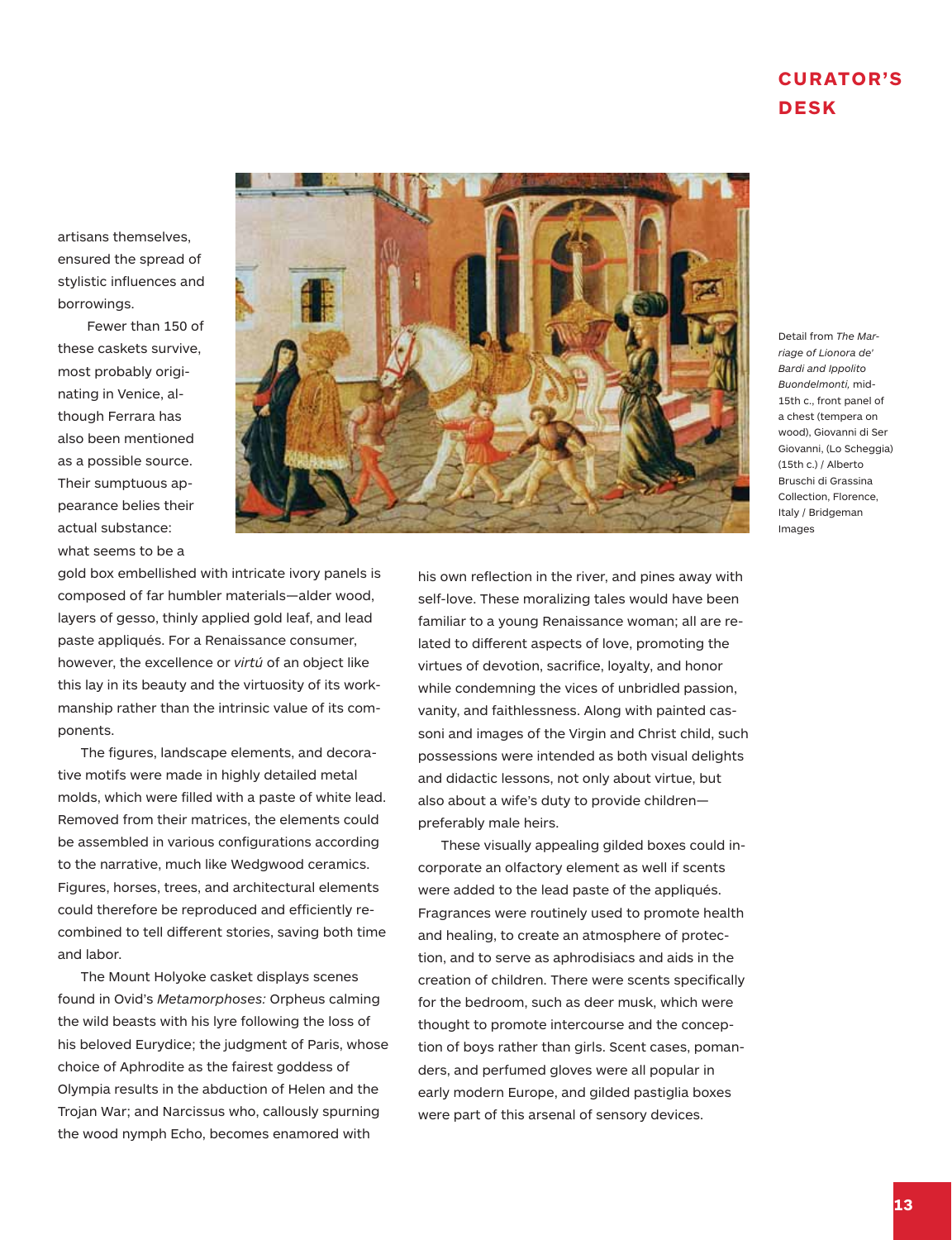#### **HAPPENINGS**



‰ After two years as the Art Museum Advisory Board Fellow, Yingxi (Lucy) Gong '13 will be pursuing an MA degree in the History of Art and Architecture at the University of Massachusetts, Amherst.

Art Museum Advisory Board members surprise Florence Finch Abbott Director John Stomberg with an endowed curatorial internship in his name.  $\blacktriangledown$ 



Assistant Curator of Visual and Material Culture Aaron Miller sparks the curiosity of Mosier Elementary School students at the Joseph Allen Skinner Museum. ▼



 $\blacktriangle$  Friends of Art members visit contemporary artist Mark di Suvero's studio as part of the spring Director's Circle Art Tour.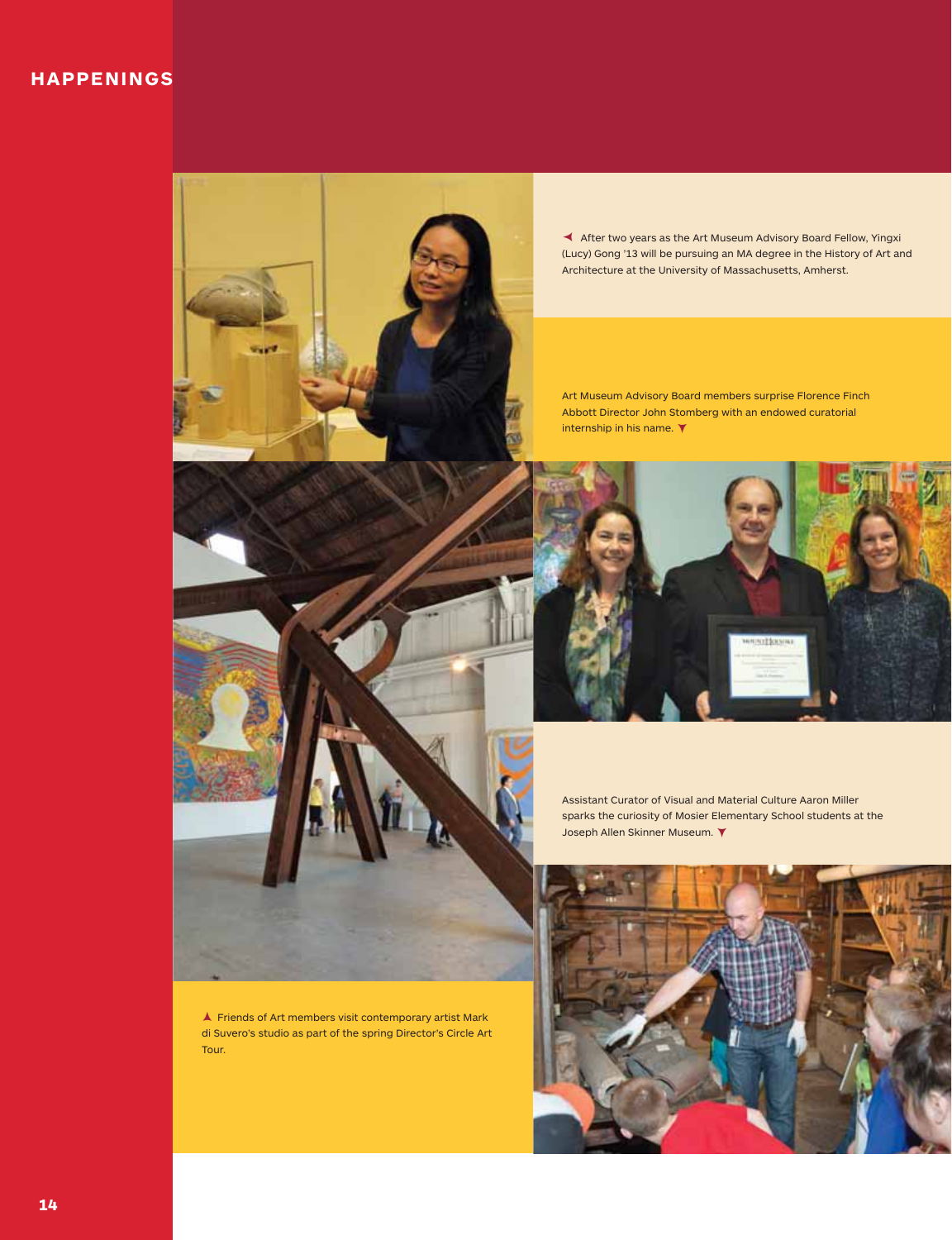

A Assistant Professor Desmond Fitz-Gibbon helps students examine an 18th-century account book for his "History of Money and Finance" course.

‰ Florence Finch Abbott Director John Stomberg contextualizes a recent acquisition by ceramic artist Paul Scott for students in Hampshire College's summer 2015 Institute for Curatorial Practice.



 $\blacktriangle$  The Museum is pleased to welcome Taylor Anderson '15 as the new Art Museum Advisory Board Fellow. Overseen by her advisor, Professor Bettina Bergmann, she wrote an honors thesis focused on the digital reconstruction of Hadrian's Villa at Tivoli.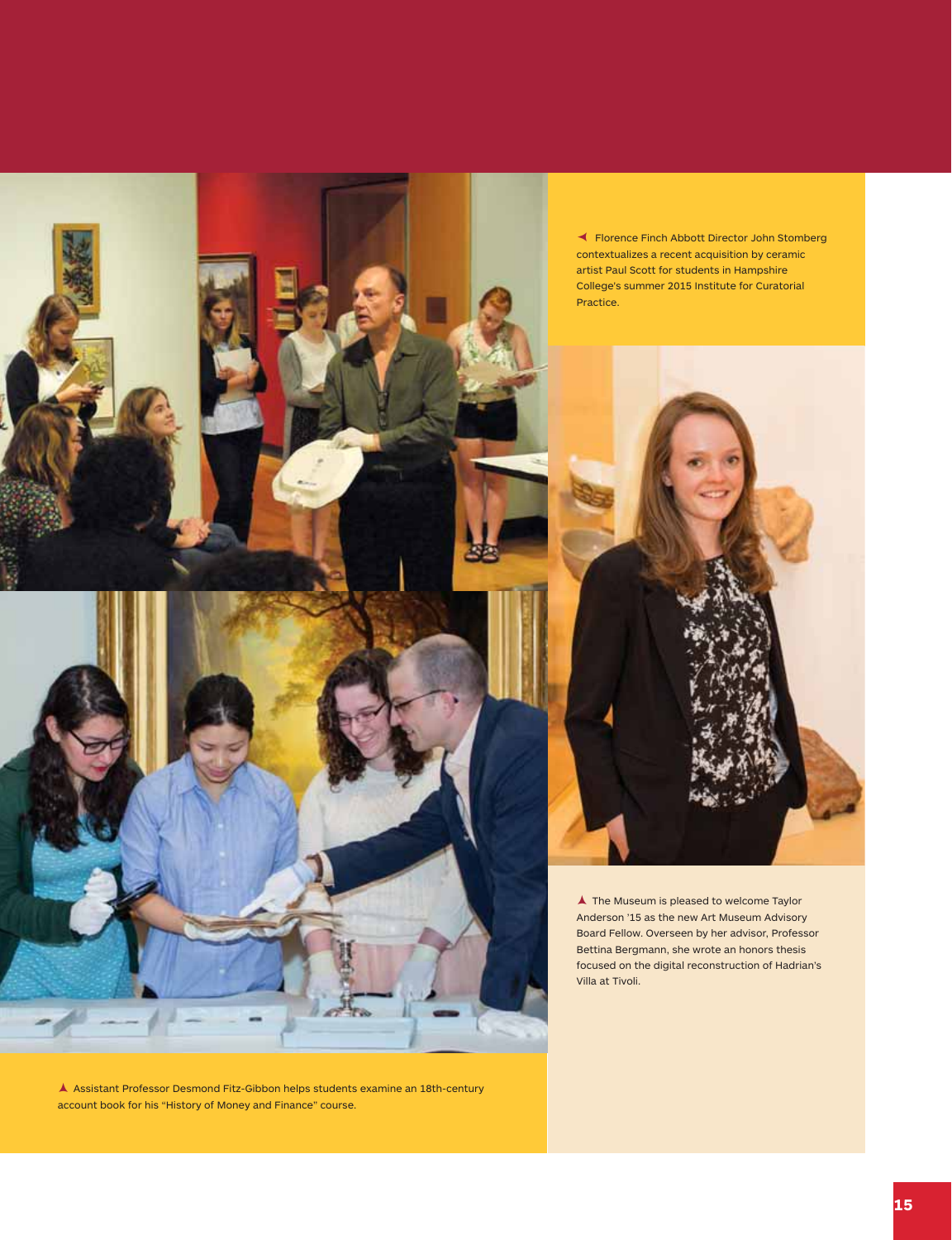## **exhibitions EXHIBITIONS**

*betwixt: Judy Pfaff 1985/92* September 3–December 20, 2015

*Energies and Elegies* July 14–December 2, 2015

*Mel Bochner: Illustrating Philosophy* Curated by Thomas E. Wartenberg, Professor of Philosophy July 21–December 20, 2015

## ART À LA CARTE **ART A` LA CARTE GALLERY TALK SERIES**

All talks begin at 12:20 p.m. and last 30 minutes

#### **Thursday, October 1**

"Innovation and Interaction: Ceramics from China and the Islamic World" Kendra Weisbin, Assistant Curator of Education, and Aaron Miller, Assistant Curator of Visual and Material Culture

#### **Tuesday, October 20**

"Investigating Fourth Range: Thoughts on Illustration as Philosophy" Thomas E. Wartenberg, Professor of Philosophy

**Thursday, November 5** "Energies and Elegies" Hannah W. Blunt, Assistant Curator

**Thursday, November 19** "betwixt: Judy Pfaff 1985/92" John Stomberg, Florence Finch Abbott Director

Above: Turkish, *Dish with saz leaf and cypress tree,* ca. 1580– 1590 (Ottoman Period, 1299–1923). Stonepaste with polychrome painted under transparent glaze. Purchase with the John Martyn Warbeke Art Fund and the Belle and Hy Baier Art Acquisition Fund, 2006.5. Photograph by Laura Shea Left: Judy Pfaff, photograph courtesy of the artist

# **events EVENTS**

**Thursday, September 24, 5:30 p.m.** 



The Fifth Annual Louise R. Weiser Lecture in Creativity, Innovation, and Leadership through Art "From the Beginning" Judy Pfaff, artist Gamble Auditorium *Fall Opening Reception to follow*

**Tuesday, October 6, 5:30 p.m.**  "Thinking Through Images" Artist Mel Bochner in conversation with Thomas E. Wartenberg, Professor of Philosophy Gamble Auditorium *Reception to follow*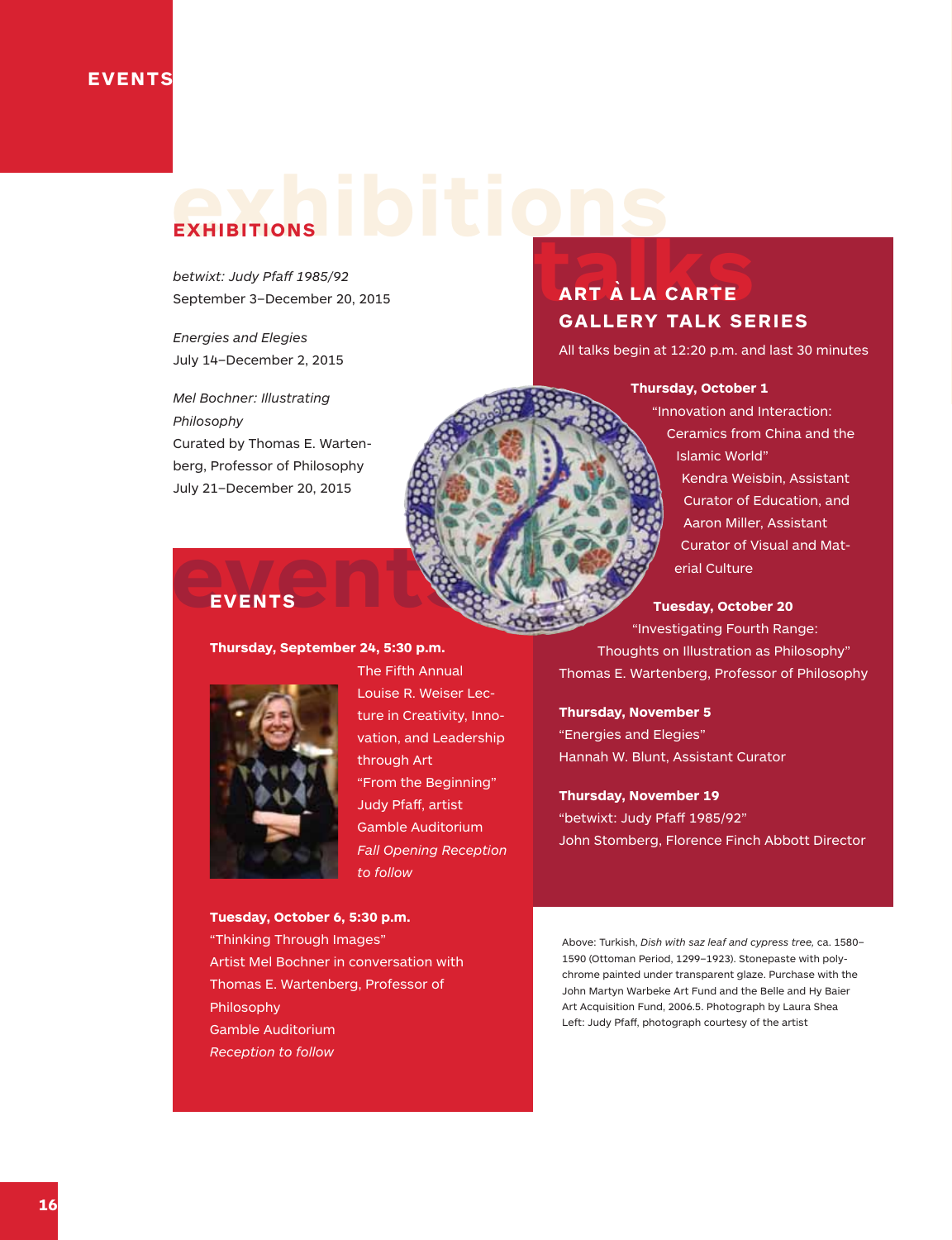# **Experience Art as a member of MHCAM's Director's Circle!**

Do you seek new experiences with art? Do you enjoy developing friendships with others who share your passion for art? MHCAM's Director's Circle offers this and more! Those who support MHCAM at the Director's Circle, Patron, and Benefactor levels are invited to many art-themed events around the country annually.

Benefits include:



Florence Finch Abbott Director John Stomberg touring alumnae through the ADAA Art Fair (Art Dealers Association of America) in New York on March 5, 2015.

• Annual tour and dinner each December at Art Basel Miami led and hosted by Florence Finch Abbott Director John Stomberg.

• Tours led by Director John Stomberg at the Art Dealers Association of America (ADAA) Art Fair in New York City every March.

• Annual two-day Art Tour led by Director John Stomberg in a different city every spring including visits to private collections, behind-the-scenes tours of galleries and museums, special receptions, and dinners. Recent trips have been to New York City, Houston, Philadelphia, and Washington, D.C. The spring 2016 Art Tour will be based in San Francisco.

• Pop-up, one-day art tours organized by MHCAM volunteers at museums around the country. Several are offered each year to destinations such as the Brooklyn Museum, the Philadelphia Museum of Art, and the Driehaus Museum, Chicago.

• And, of course, all of MHCAM's own exhibitions, lectures, receptions, and gallery talks!

#### **Join now! We would love to invite you to this year's exciting events!**

Membership information is located on the next page and on the Museum's website at: www.mtholyoke.edu/artmuseum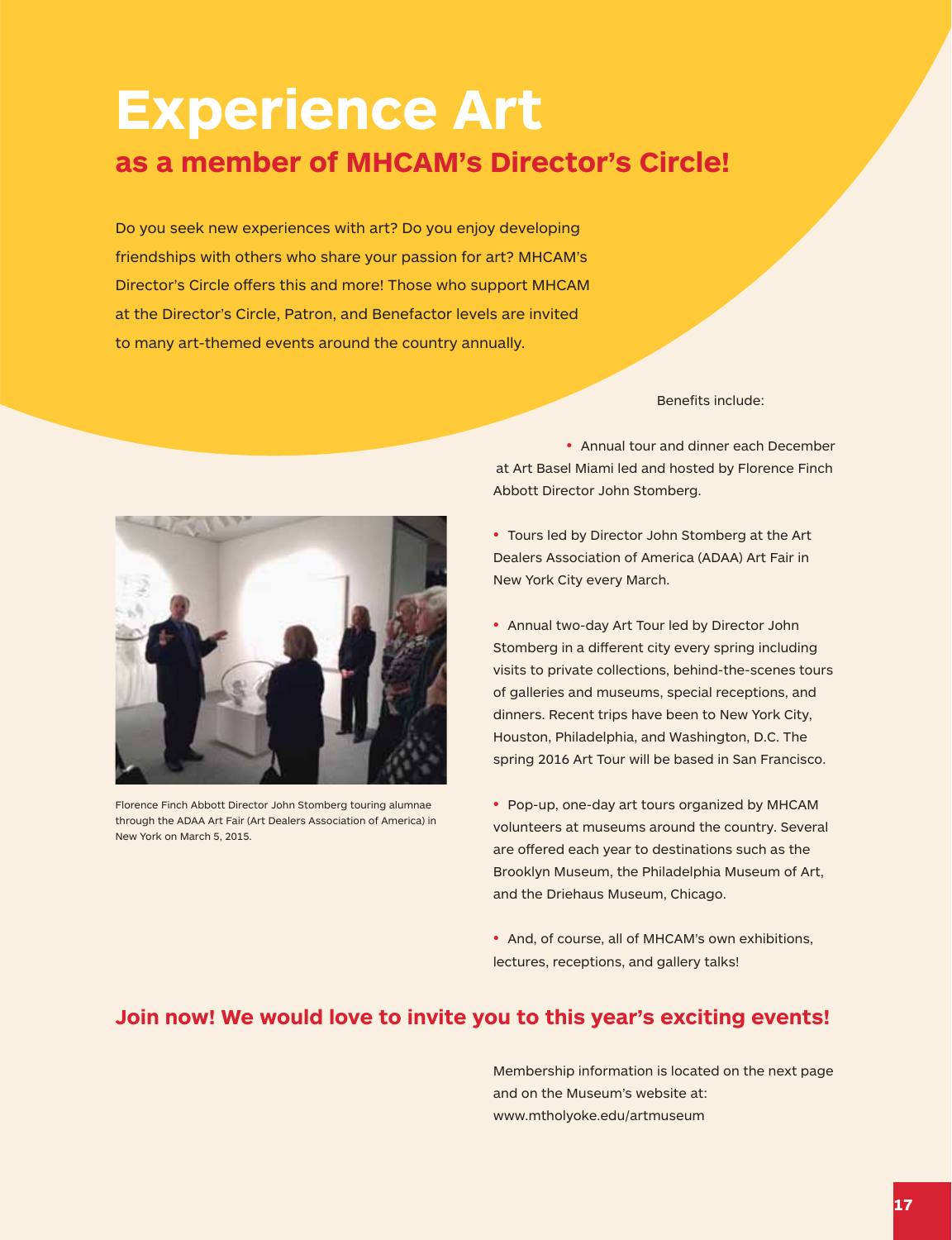|                                                                                                                                                                                                                                                                                                                                          | <b>Become a Friend of Art</b><br>today.                                | The Mount Holyoke College Art Museum is your<br>Museum. A place you can visit in person or online to<br>learn, meditate, make connections, be inspired, and<br>spark your creativity. The Museum is many things to<br>many people. Get involved and support your Museum                                                                                                                     |
|------------------------------------------------------------------------------------------------------------------------------------------------------------------------------------------------------------------------------------------------------------------------------------------------------------------------------------------|------------------------------------------------------------------------|---------------------------------------------------------------------------------------------------------------------------------------------------------------------------------------------------------------------------------------------------------------------------------------------------------------------------------------------------------------------------------------------|
|                                                                                                                                                                                                                                                                                                                                          | <b>Engage with Art! Become a member!</b>                               |                                                                                                                                                                                                                                                                                                                                                                                             |
| Friends of Art Membership Levels                                                                                                                                                                                                                                                                                                         |                                                                        |                                                                                                                                                                                                                                                                                                                                                                                             |
| Student/Recent Alumna* \$10<br>*Mount Holyoke students or alumnae who<br>graduated within the last 5 years<br>Individual Member \$30<br>Family/Dual Member \$50                                                                                                                                                                          | Contributor \$100<br>Supporter \$250<br>Sponsor \$500<br>Fellow \$1000 | Director's Circle \$1500<br>Patron \$2500<br>Benefactor \$5000                                                                                                                                                                                                                                                                                                                              |
|                                                                                                                                                                                                                                                                                                                                          |                                                                        |                                                                                                                                                                                                                                                                                                                                                                                             |
|                                                                                                                                                                                                                                                                                                                                          |                                                                        |                                                                                                                                                                                                                                                                                                                                                                                             |
|                                                                                                                                                                                                                                                                                                                                          |                                                                        |                                                                                                                                                                                                                                                                                                                                                                                             |
| City _                                                                                                                                                                                                                                                                                                                                   |                                                                        | $\blacksquare$ and $\blacksquare$ and $\blacksquare$ and $\blacksquare$ and $\blacksquare$ and $\blacksquare$ and $\blacksquare$ and $\blacksquare$ and $\blacksquare$ and $\blacksquare$ and $\blacksquare$ and $\blacksquare$ and $\blacksquare$ and $\blacksquare$ and $\blacksquare$ and $\blacksquare$ and $\blacksquare$ and $\blacksquare$ and $\blacksquare$ and $\blacksquare$ and |
|                                                                                                                                                                                                                                                                                                                                          |                                                                        |                                                                                                                                                                                                                                                                                                                                                                                             |
|                                                                                                                                                                                                                                                                                                                                          |                                                                        | $\Box$ AmEx                                                                                                                                                                                                                                                                                                                                                                                 |
| Checks may be made payable to Mount Holyoke College Art Museum or MHCAM.<br>Return this form to: Mount Holyoke College Art Museum, Lower Lake Road, South Hadley, MA 01075<br>I would like more information on donating art.<br>I would like more information on: endowing a fund, gifts that provide income, establishing a<br>bequest. |                                                                        |                                                                                                                                                                                                                                                                                                                                                                                             |
| Memberships are tax-deductible contributions to support the Mount Holyoke College Art Museum,<br>a department of Mount Holyoke College. Memberships are valid for one year.<br>Questions? Call 413.538.2245 or email artmuseum@mtholyoke.edu                                                                                             |                                                                        |                                                                                                                                                                                                                                                                                                                                                                                             |
| Thank you for your support!                                                                                                                                                                                                                                                                                                              |                                                                        |                                                                                                                                                                                                                                                                                                                                                                                             |

Tomochika (Japanese) *Seiobo with peaches,* 19th century Ivory carved with pigment William Richter Collection, Gift of Margaret Ruth Richter (Class of 1939) 1986.30.59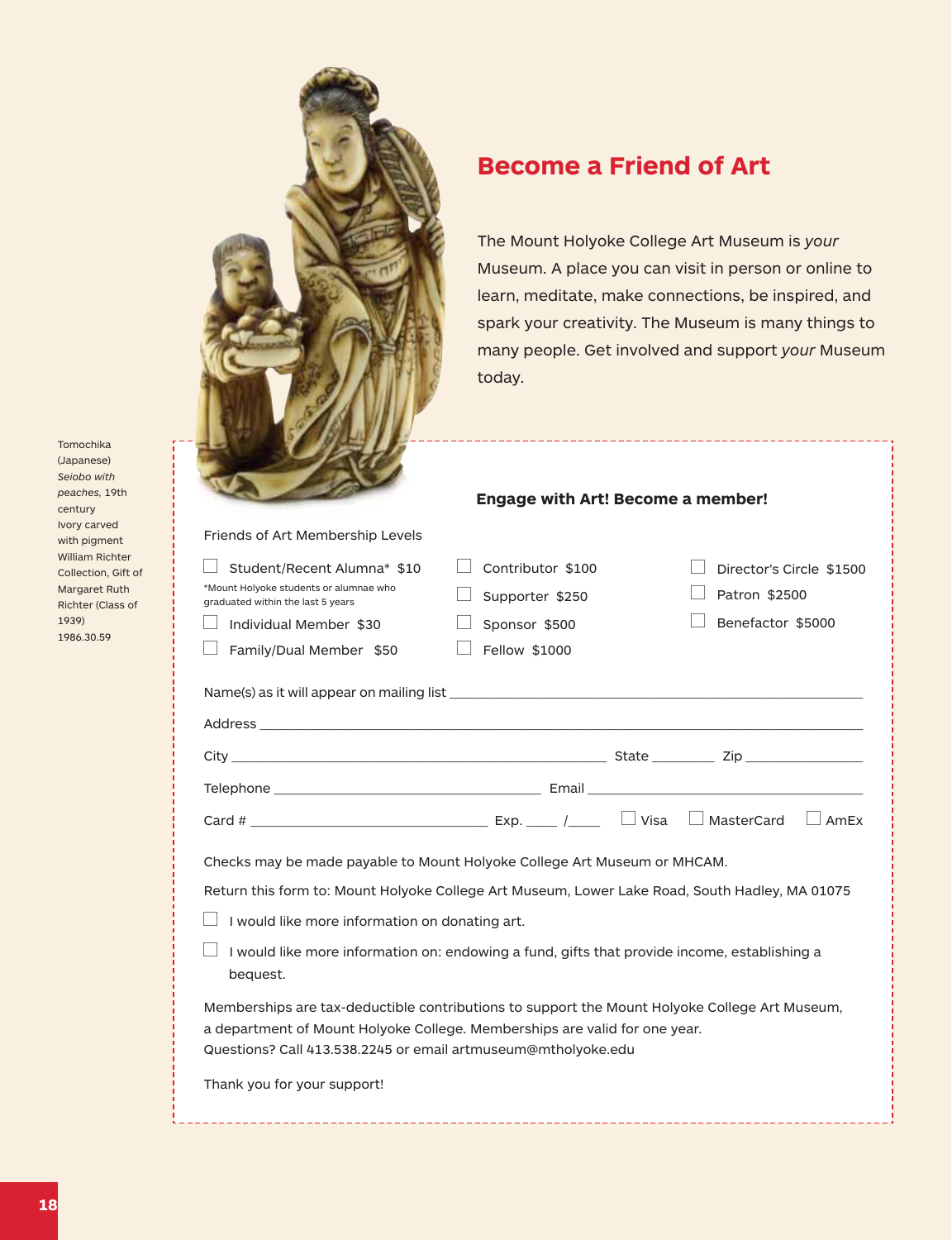#### **Close Looking, Fresh Thinking: A Model Curator's Passion TRIBUTE**

Susan B. Matheson '68, The Molly and Walter Bareiss Curator of Ancient Art, Yale University Art Gallery

No curator has ever done more for her museum, or done it with more intelligence, grace, and generosity of spirit, than Wendy Watson has for the Mount Holyoke College Art Museum. In her forty-one years as curator (the Museum's first), she has transformed a collection of fewer than 4,000 objects, to one of more than 17,000 works of art that span the millennia and the world, and launched the Museum as a dynamic center for learning at the College.

 The Museum's acquisitions under Wendy's leadership have anchored the collection with memorable works of art chosen for quality and importance in teaching. These major acquisitions, "thoughtfully and purposefully sought out"—notably a French Gothic Madonna, a Dutch vanitas painting, a ninth-century Indian stone Ganesha, an important Renaissance altarpiece, and most recently a long-lost French Neoclassical history painting (by Etienne Aubry)—were often the subjects of decades-long searches to get "just the right one." All were worth the wait.

 There is no area of the collection or gallery of the Museum that Wendy has not transformed, including the Skinner Museum, which has been revitalized under her stewardship. Wendy pioneered the acquisition of important contemporary works, notably by outstanding artists such as Jane Hammond '72 and the installation artist Rosamund Purcell. Beginning a fruitful partnership with Florence Finch Abbott Director John Stomberg in 2011, she continued to build the Museum's collection of contemporary art and photography. Wendy ensured that student research helped shape the Museum's collection—a beautiful Iznik ceramic dish recommended by a student studying the arts of Islam was one such acquisition. Her mentoring of students and engagement with faculty were a priority and an inspiring success.

 Wendy's exhibitions were exquisite, thoughtful shows that advanced scholarship and brought a



Wendy Watson poses with her 1997 acquisition, *Faustina the Elder* (Purchase with the Art Acquisition Endowment Fund, Marian Hayes (Class of 1925) Art Purchase Fund, Susan and Bernard Schilling (Susan Eisenhart, Class of 1932) Fund, Warbeke Art Museum Fund, Abbie Bosworth Williams (Class of 1927) Fund, 1997.15) Photograph by Ralph Lieberman

were tied to acquisitions for the permanent collection. Her most important are also among her favorites: *The Moon and the Stars: Afterlife of a Roman Empress* (portrait of Faustina the Elder); *Valenciennes, Daubigny, and the Origins of French Landscape Painting* (Neoclassical landscape by Pierre-Henri Valenciennes); and *Hendrick Andriessen and the Vanitas Still Life: Reality and Metaphor* (Hendrick Andriessen vanitas painting).

 Wendy's own goals and those of the Museum to provide "direct engagement with works of art on different disciplinary planes" and to "open the eyes and minds of students, faculty, and museum visitors to new ideas and fresh visual experiences"—were in perfect harmony. Her passion for her work and for art is an inspiration to students and colleagues. As a grateful alumna whose museum career began with a Greek vase at MHCAM, it has been a privilege to know and work with Wendy. The Museum could not have been more fortunate in its first curator!